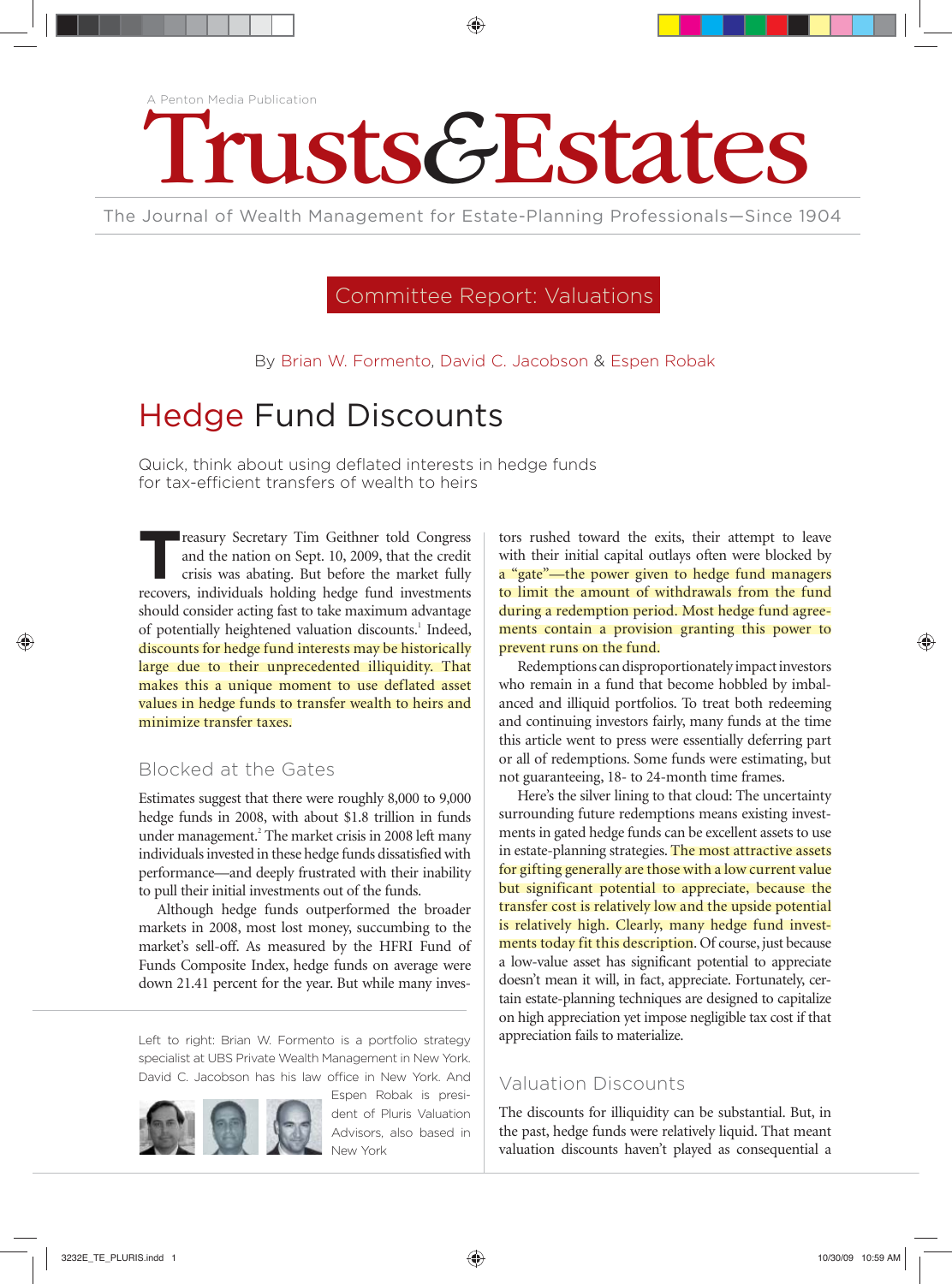# Committee Report: Valuations



role in determining the value of the typical hedge fund interest as they have, for example, in valuing family limited partnerships, which are always relatively illiquid.<sup>3</sup>

Indeed, until recently, valuation experts believed that illiquidity discounts for the typical hedge fund interest were relatively low due to the moderate volatility evidenced by many strategies and typically short holding periods. The expected holding period, or time-toliquidity, for a hedge fund interest is an important determinant of the illiquidity discount. The holding period is determined by how severe the impediments to liquidity are, whether in the form of limited redemption windows, "lockups" or gates.

Most funds require new limited partner (LP) investors to commit to lockups of one to five years from the date of investment, that is to say, the investor agrees to leave his initial investment in the fund untouched during that time. This arrangement has been the primary source of the illiquidity discount. Unless there is a significant period remaining before the lockup period expires, the hedge fund interest cannot be valued at the same level of discounts that commonly apply to family entities—that is, if we believe that a redemption request will be honored on schedule.

In more normal times and when there are no gates, once the initial lockup is over, most funds allow redemptions to occur either monthly or quarterly, with reasonable notice, which would suggest that the illiquidity discount should be relatively low.

But when a fund throws up a gate, the illiquidity discounts required to find a buyer can be severe. Very few investors would be interested in investing when the path to liquidity is uncertain and possibly lengthy, particularly if the fund will be attempting to liquidate a part of its positions in an unfriendly market environment. Note that a gate also can result in a lack of control discount as well as a lack of marketability discount because of the heightened uncertainty around what the hedge fund managers are going to do with the assets of the fund during the now-longer period of illiquidity.

The discount studies relied on by appraisers of illiquid assets generally evaluate the discounts taken in sales of restricted stock. On average, the discounts observed in these studies range from 20 percent to 30 percent<sup>4</sup> and the expected holding periods for the stock is commonly thought to be two years.<sup>5</sup>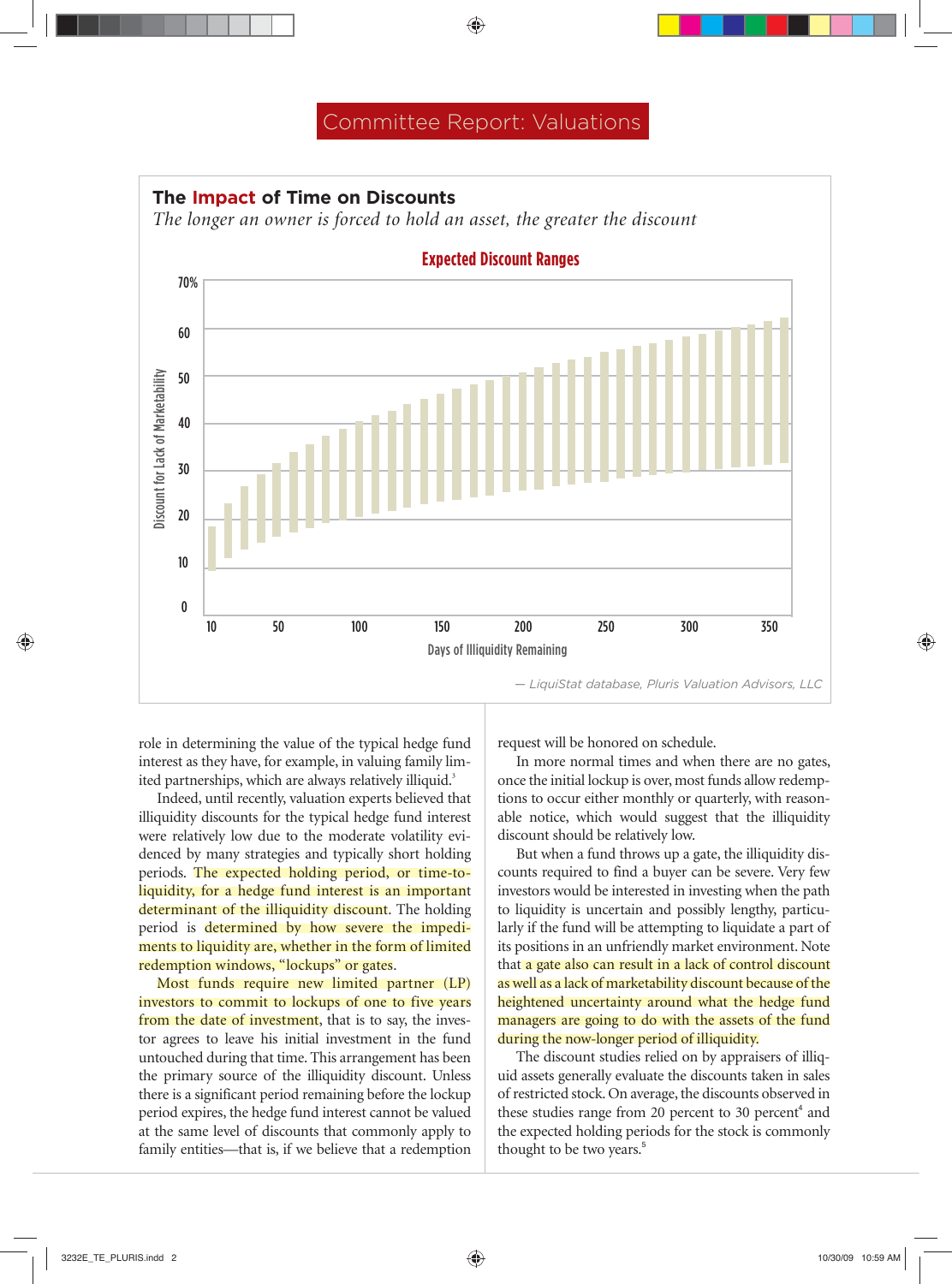The LiquiStat database<sup>6</sup> is the only illiquidity discount resource that provides reliable evidence on how discounts vary with time-to-liquidity<sup>7</sup> and it indicates that illiquidity discounts increase as a function of holding periods.<sup>8</sup> This expected result provides strong evidence that illiquidity discounts for hedge fund interests should increase in the current environment when expected holding periods are much longer than investors initially anticipated.<sup>9</sup> (See "The Impact of Time on Discounts," p. 43.)

#### Discounts and Risk

Valuation logic and the available data also show that the riskier the securities, the greater the illiquidity discount (in fact, the discount is often referred to as the liquidity-risk discount).<sup>10</sup> This presents a dilemma, as the most commonly used measure of risk is volatility and the volatility of the shares sold in most restricted stock studies is quite high, often around 70 percent to 100 percent.

The reported volatility of most hedge funds is quite low. But volatility may not be the best risk measure for hedge funds for two reasons: First, managers often intentionally smooth valuations when required to determine their own net asset values (NAVs) for infrequently traded securities.<sup>11</sup> Second, hedge fund returns are not normally distributed. Losses can come on suddenly and dramatically, creating what is known as "tail risk." Just think of all the news reports about hedge funds that reported very low volatilities up until the moment they actually melted down.

Clearly, valuation analysts seeking to determine illiquidity discounts for hedge fund interests are well advised also to consider alternative risk measures such as investment styles and strategies, the leverage employed in the fund, the leverage and riskiness of the underlying assets in the fund (think mezzanine tranches of collateralized debt obligations), and the illiquidity of the fund's assets.

#### Secondary Markets

Discounts are not just a theoretical construct. There's a secondary market in LP interests of hedge and private equity funds<sup>12</sup> and this market provides evidence that discounts reflect economic reality. Transfers of hedge fund LP interests generally require general partner consent, but such consent often will not be possible to

obtain, especially when managers are doing everything they can to retain investments in the fund.

Secondary market discounts have varied widely over time. In better market conditions, some fund interests have even traded at premiums to NAV (if the fund was particularly attractive and hard to get into).<sup>13</sup> But *in the* current environment, virtually all trades are being significantly discounted.<sup>14</sup> Data from this market indicates there's been an average 44.8 percent discount during the second half of 2008.<sup>15</sup>

Secondary market discounts also may be a function of lags in valuing the NAV of hedge funds (in a negative market environment, implying that valuations belatedly catch up to market realities). Thus, these discounts may overstate the "pure" lack of control and lack of marketability discount. But if the hedge fund is subject to the same market and valuation dynamics (which is likely), this additional discount should apply to the fund interest as well. The data from the secondary market, together with the restricted stock data, provides key evidence for substantiating hedge fund interest discounts. (See "Slump in the Secondary Market for Hedge Funds," p. 45.)

#### Benefits of Discounting

Valuation discounts work well in a number of estateplanning strategies but probably the most widely deployed use is the grantor retained annuity trust (GRAT)—an irrevocable trust designed to transfer future appreciation to individuals or trusts, typically children or other family members, in a tax-efficient manner. A grantor typically funds a GRAT with property that is likely to appreciate significantly. The trust pays the grantor an annuity, usually for two or three years. At the end of that period, whatever is left in the trust passes either outright or in further trust to the beneficiaries named in the trust (often the grantor's children). When the trust is funded, the grantor is deemed to make a gift equal to the value of the property the grantor transfers to the trust minus the present value of the grantor's annuity interest. Assuming the GRAT outperforms the interest rate used to value the grantor's annuity, the "excess" passes gift tax-free to the grantor's beneficiaries.

An important nuance of which advisors and their clients should be aware is that the effectiveness of a GRAT can be enhanced when the hedge fund interest is redeemed during the term of the GRAT. The payment of the annuity back to the grantor then is in the form of cash, which receives no discount, enabling the annuity to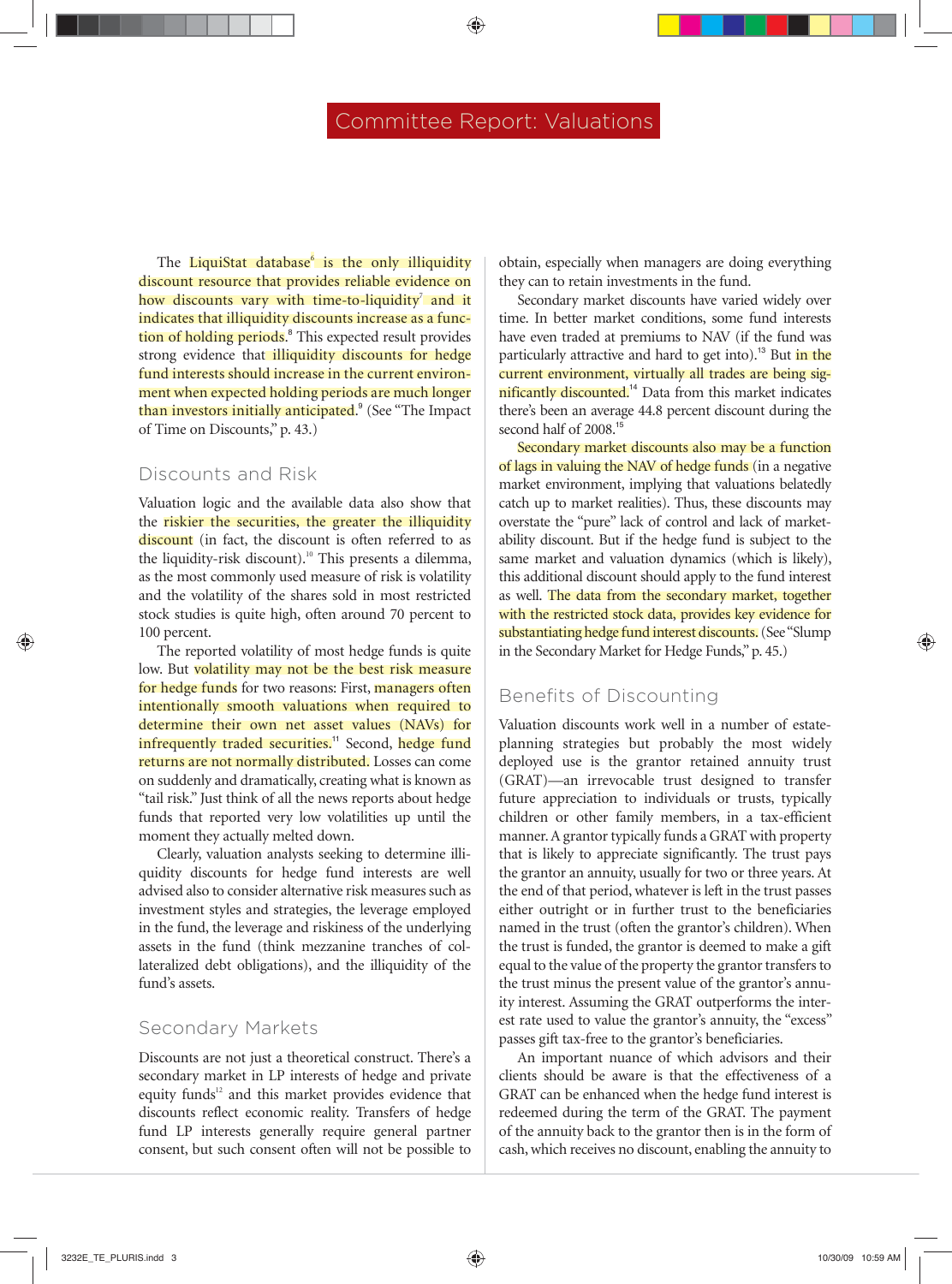

be paid off with a smaller portion of the GRAT's overall asset base. This "discount in and no discount out" will likely make the GRAT more effective by increasing the amount of assets passing to the grantor's beneficiaries.

Let's say a client transfers his interest as an LP of a hedge fund to a GRAT in May 2009. The NAV of the proportional interest in the underlying assets represented by transferred interest is \$5 million on the date the GRAT is funded. Assume that the client is unable to withdraw his investment from the hedge fund because of the lockup provision and the prospects of the gate provision being implemented. As a result of the client's inability to withdraw his investment from the hedge fund and the volatility in the market, assume that the LP interests contributed to the GRAT are valued at a 30 percent discount and are worth \$3.5 million for gift tax purposes.

Assume also that the trust is a near zeroed-out GRAT, which is to say the present value of the annuity is near to equal 100 percent of what the grantor put into the trust so that there is only a small taxable gift upon funding. Based on applicable Internal Revenue Service rates at the time of this writing, the annuity payment to the grantor in each year of a two-year GRAT would be \$1,813,284. Although the payments may be made with the hedge fund interest, assume instead they are made with cash received from the redemption of the hedge fund interests before the end of the first year of the GRAT. If the GRAT assets appreciate at 8 percent per annum (both before and after the hedge fund redemption), the value of assets transferred to beneficiaries at the end of two years is \$2,060,370. So, more than \$2 million is transferred free of gift and estate taxes.

This example assumes that market liquidity is restored within a year, which in many cases will prove overly optimistic. But keep in mind that because of the nature of near zeroed-out GRATs—mainly that there are very little taxable gifts made at the outset—there may be no downside even if liquidity does not return to the market.

Relatedly, if the hedge fund interest remains locked up at the time distributions are required, the benefit of the GRAT may be limited because discounts on the way in generally will be offset by discounts on the way out if returning hedge fund interest. This also could require an appraisal of the fund's value. In addition, a return of LP interest should have a deleveraging effect if the valuation at the time of the distribution is less than at the time the GRAT was funded. But even if liquidity returns to the market in year two of the GRAT, there will likely be some benefit to the initial discounting.